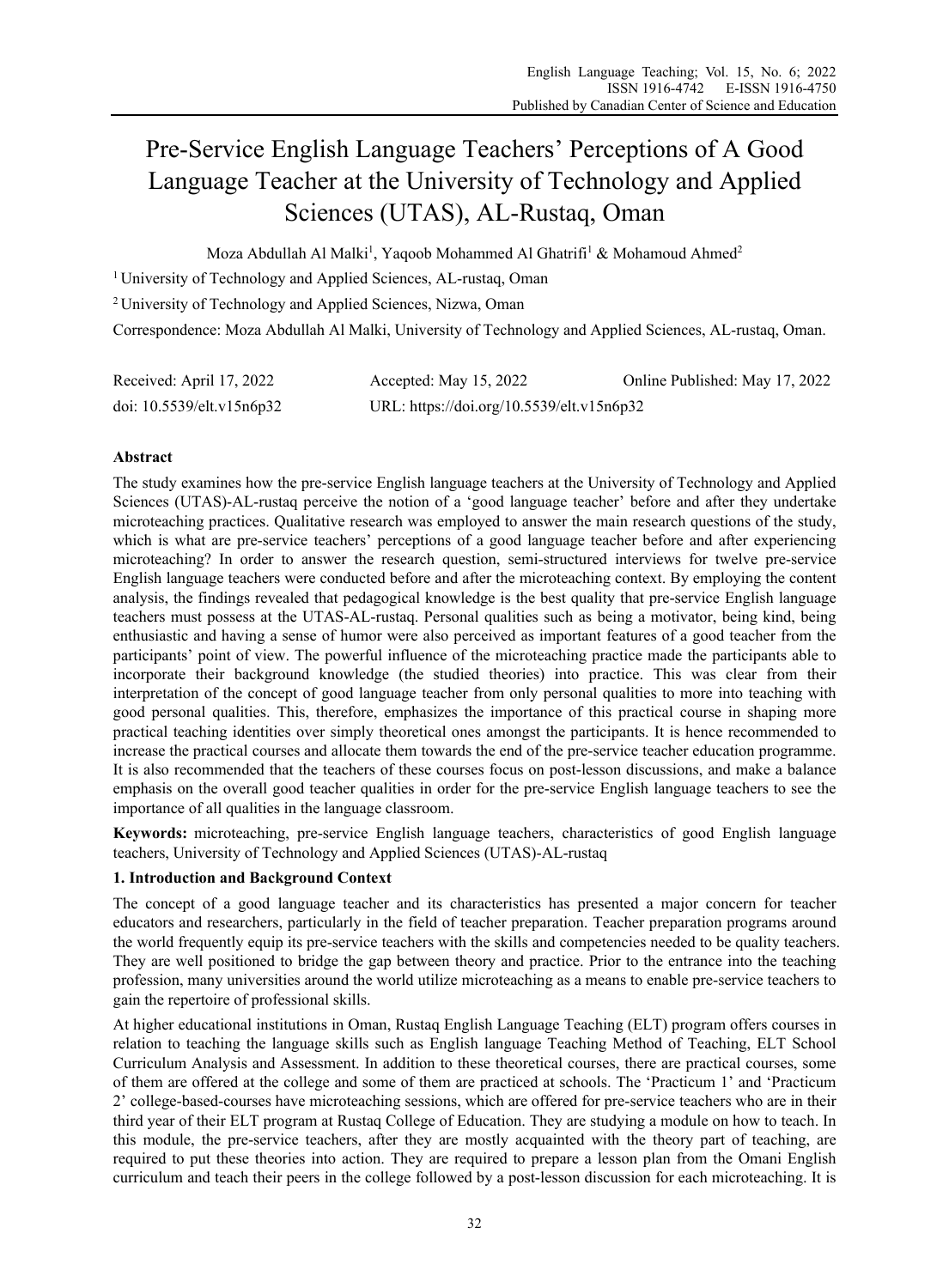an opportunity for the pre-service teachers to fully understand and most significantly practice not only content knowledge but also pedagogical content knowledge. Thus, the essence of a good language teacher will probably be constructed when they practice teaching and putting theories in action. On other words, the pre-service teachers' beliefs and perceptions of a good language teacher will gradually be developed during the microteaching sessions throughout the course. However, if the pre-service teachers are not curtained with the good language teachers' characteristics either directly or indirectly, may influence their teaching practice negatively (as they may ignore some good teaching practice and hence some wrong beliefs about teaching might be formed).

Therefore, this study investigates how the pre-service English language teachers at UTAS, Rustaq college of Education, perceive the notion of a 'good language teacher' before and after they undertake microteaching practices in order to explore the impact of such courses in targeting the pre-service teachers' beliefs. It intends to answer the following research question: What are pre-service teachers' perceptions of a good language teacher before and after experiencing microteaching?

#### **2. Literature Review**

#### *2.1 Microteaching and Good Pre-Service English Language Teachers*

Microteaching can be defined as an established teacher training procedure through which pre-service teachers can obtain on-campus experience. Its ultimate aim is to ensure an adequate combination of theory and practice in these teachers' training. Currently, in many universities around the world, the microteaching uses have extended from its original focus of helping pre-service teachers to acquire teaching skills, to giving them the complete teaching experience in the natural classroom during field experience (Amobi, 2005). The training procedure is scaled down in terms of content, task, time and class size and the complexity of the teaching situation is simplified to provide an optimal training environment. In a typical microteaching session, a pre-service teacher is required to prepare a lesson plan in their subject and conduct it in front of his/her classmates and a supervisor. There has been consensus that feedback given immediately by the supervisor and peers is the most important component of microteaching.

There is a plethora of research in relation to the benefits and drawbacks of microteaching as perceived by pre-service English language teachers (Coskun, 2016; He and Yan, 2011; Ismail, 2011; Al-Humaidi and Abu-Rahma, 2015). To illustrate, some of the benefits pre-service teachers gain from microteaching are 'language improvement, teaching practice and competence, lesson preparation and effective classroom management' (Coskun, 2016, p. 821). In addition to that, the study found that microteaching activities helped pre-service teachers learn new activities while observing their peers' different classroom management procedures and language pronunciation. Moreover, the microteaching was a beneficial learning experience, as pre-service teachers could develop their pedagogical experiences and have sense of self-confidence (He and Yan, 2011). The findings of Ismail's study (2011) resonates with the previous studies that microteaching experiences helped the pre-service teachers to improve their language proficiency, and offered an opportunity to refine the language used when giving class instruction and directions. Moreover, the study found that microteaching experiences promoted pre-service teachers' teaching competence and awareness of pedagogical skills as they were able to discover their teaching strengths and weakness. In addition, the study found that microteaching enhanced pre-service teachers' managerial and preparation skills.

On the other hand, the literature indicates some drawbacks about microteaching as perceived by pre-service teachers, for instance the artificial nature of microteaching components, the feeling of anxiousness when graded on their performance and the unfair and personal comments written by their peers in the peer evaluation forms (Coskun, 2016). Similar to Coskun's findings, the lack of authenticity was a major drawback which is thought to have sabotaged the development of pre-service teachers' pedagogical skill (He and Yan, 2011). Thus, a number of the pre-service teachers suggested microteaching could be improved by the creation of authentic classroom settings, which would prepare pre-service teachers better for real-life school teaching contexts.

In Oman, one study conducted by Al-Humaidi and Abu-Rahma (2015) on the effectiveness of microteaching at Sultan Qaboos University (SQU) and found that the pre-service English teachers did not involve actively in the microteaching practice. The study proposed incorporating a number of elements that require pre-service teacher's active role. Some of these elements are peer-feedback and self-assessment. Therefore, in there study, when implementing this proposal through using experimental groups and control groups, the findings revealed that the experimental group excelled and did better than those who were taught using the traditional procedures. The study found that the proposed model improved the pre-service teachers' 'professional skills in planning, implementation, critical observation, self-assessment and reflection' (p. 35).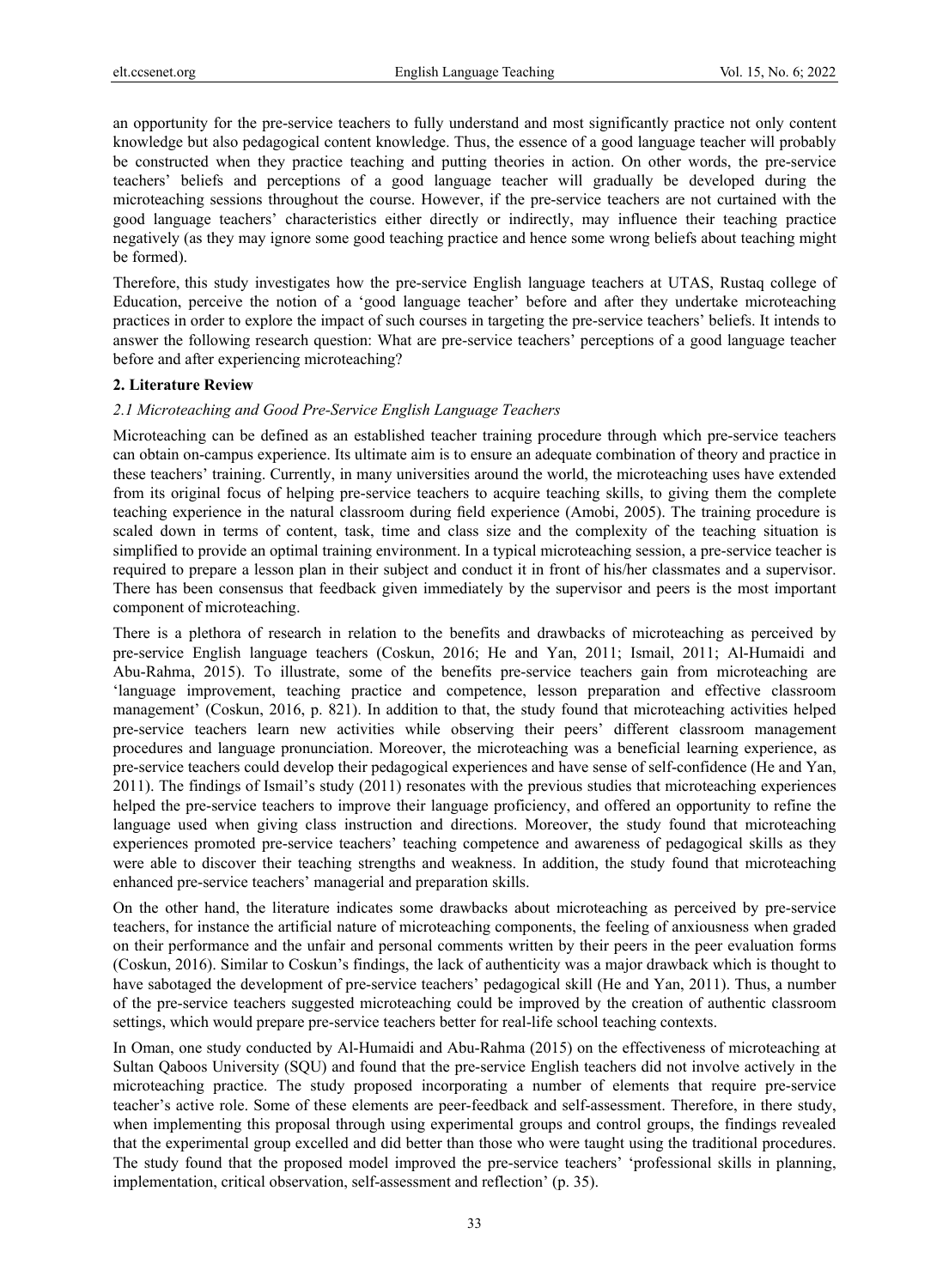However, there is yet a scarce of investigation into the influence of micro-teaching in determining the pre-service teachers' perceptions of a good language teacher. what perceptions have pre-service teachers constructed about a good language teacher when involved in a microteaching have not fully investigated. There are few studies though which have attempted to investigate this area yet unrelated to microteaching (such as Dinh, 2020; Mahmoud & Thabet, 2013; Febriyanti, 2018). Dinh (2020) conducted a mixed-method research to identify the characteristics of Teachers of English as a Foreign Language (TEFL) as perceived by Vietnamese pre-service teachers. The findings show that the qualities of teachers are attributed to a) content knowledge including, but not limited to, understanding spoken English well, reading, writing and speaking well; b) pedagogical knowledge and skills such as preparing lessons well, giving clear instructions, varying teaching methods to suit different learning styles; c) attitudes and behaviors towards students, for instance, showing respect to students, treating students fairly, and being available to help students; d) personal characteristics and attitudes including being caring, friendly, patient, and creative, having a sense of humor, and behaving professionally (e.g. being punctual and well-dressed) and e) broader educational goals and skills, such understanding different cultures, inspiring students to take responsibilities, and providing a good moral example. Similarly, Saudi and Yemeni pre-service teachers consider English proficiency, pedagogical knowledge, socio-affective skills and organization and communication as the qualities of good English teachers (Mahmoud & Thabet, 2013). However, among the mentioned qualities, Yemeni, unlike Saudi pre-service teachers, stress more upon socio-affective skills such as being 'patient, relaxed, good tempered, fair, helpful, encouraging, respectful, kind, loving and caring' (p. 72). These qualities are unequivocally reported in Febriyanti's (2018) study using a survey, however the pre-service teachers emphasized more on the teachers' communication skills. They mentioned that English language teachers must have an ability in 'using communicative language learning through activities and discussion in the classroom' (p. 93). Thus, the present study is an attempt to fill this gap by investigating the perceptions of pre-service English language teachers at the UTAS-AL-rustaq before and after experiencing microteaching. The research is based on Dİncera, GÖksub, Takkacc, & Yazici (2013) study, which overviewed more than 30 studies in the field of foreign language education about the most salient characteristics of effective English language teachers. The findings reveal that the characteristics are categorized into four main headings, namely socio-affective skills, pedagogical knowledge, subject-matter knowledge and personality characteristics. The socio-affective skills include motivating students, having positive attitudes towards students and creating a positive and supportive environment in the classroom. Pedagogical knowledge is the knowledge of how to teach students in a stress-free environment, whereas subject-matter knowledge is knowing what to teach in terms of preparing effective lesson plans, having good pronunciation and knowing the target culture. Personality plays an essential role in making the teacher effective, thus the literature lists some of the qualities that teachers should possess such as having a sense of humor, being kind, patient, creative and enthusiastic. The categories of the study will be further used when analyzing the obtained data.

#### **3. Method**

A qualitative study was employed to find out the pre-service English language teachers' perceptions concerning their interpretation of a good English teacher (Bryman, 2012; Yin, 2011). An in-depth case study approach was employed, that might reveal patterns comparable to others found within the Omani context (other local institutions) and the international level (Denscombe, 2007). Berg (2009) in addition, asserts that case studies are employed to reveal in-depth information about particular cases. One of the main drawbacks of case studies however, is that they cannot be generalized to different and wider settings (Bryman, 2012; Denscombe, 2010; Savin-Baden & Major, 2013). This particular research case study is neither intended to generalize the findings to the Omani context nor to the international one. This case study can in particular help the teacher education program in its own context, since the university is in the process of reviewing the ELT programme. The context and research methodology though, are thoroughly described in order for other researchers to be able to transfer to other contexts.

# *3.1 Participants*

A non-sequential purposive sampling was employed (Bryman, 2008; 2012) where particular samples were selected from the initial stages of the research and remained fixed until the end. The study group of this research consists of (12) pre-service teachers from the UTAS-AL-rustaq, in Oman from a particular batch. They are in their third year of study of an ELT major. 6 of the participants are male learners and 6 are female. Prior to the research, the participants were given consent form and informed that their names will be anonymized to protect the confidentiality of the data gathered and the participants' identities and sustain the study's credibility and trustworthiness.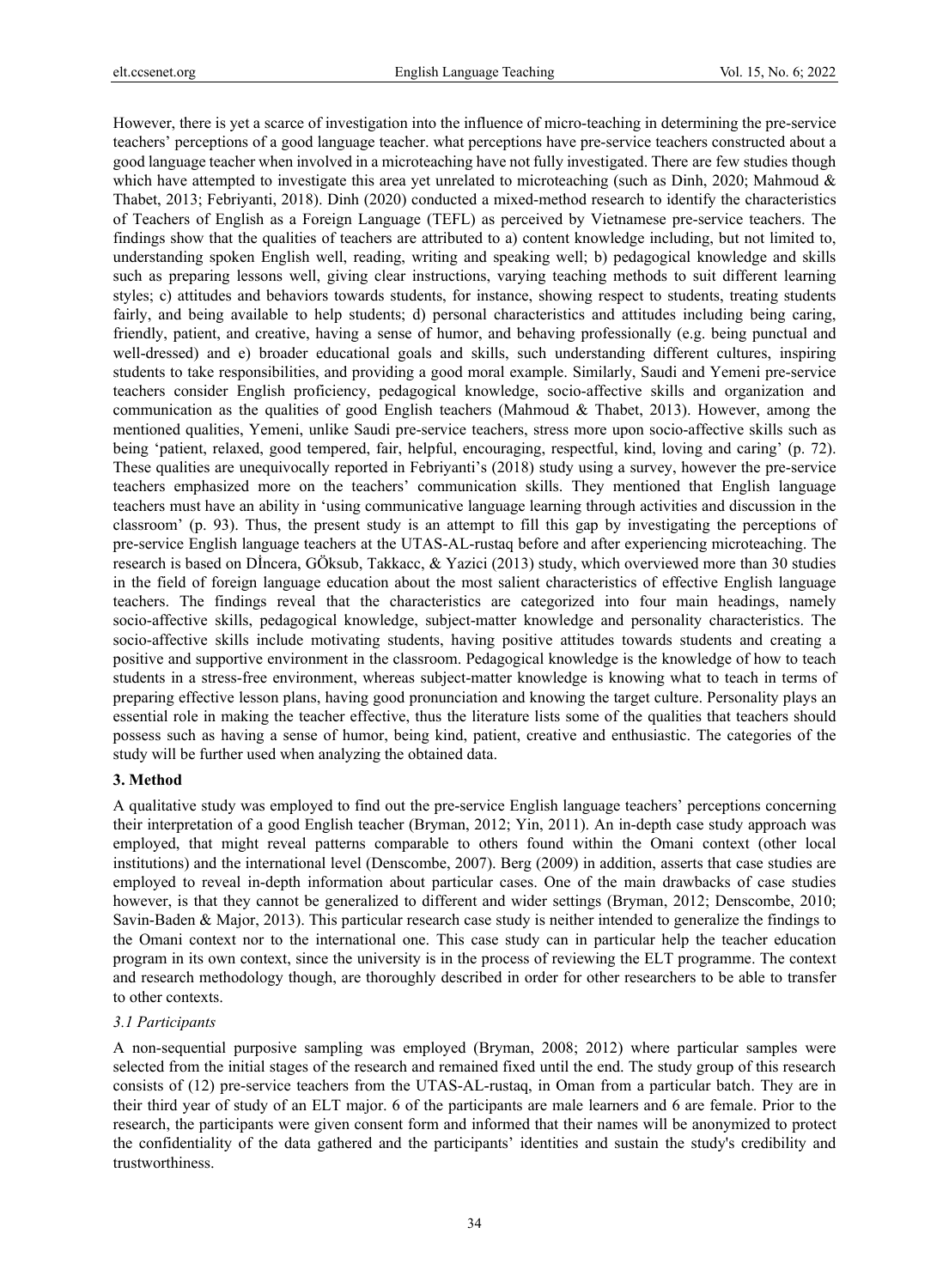# *3.2 Data Collection and Analysis*

The data were obtained through semi-structured interviews, which is one type of qualitative research data collection tools where the participants are allowed to openly discuss the discussed issue with some control from researchers (Densecombe, 2007; 2010). Semi-structured interviews were employed in order to collect data from the participants before and after the course. The implemented open-ended questions allowed the participants to express their thoughts about the course before and after taking it in order for the research to find out the impact of the course on the pre-service teacher' perception of a good language teacher. There were two semi-structured interviews conducted for each participant, one at the beginning of the course and one towards the end of the course; each one lasted approximately 30 minutes where the 12 participants expressed their perceptions and opinions of what makes a good language teacher. The discussed points in the interviews were mostly stem from the research questions, the research objectives, the researchers' experiences and the reviewed literature.

The data was analyzed manually since the sample of the study is small. The data were coded based on the research questions, the reviewed literature and the data itself. Then, the data were themed and clustered into four main categories based on Dİncer et al.'s study (2013) framework, as indicated in the literature review, which are socio-affective skills, pedagogical knowledge, subject knowledge and personality. The data were further analyzed using a content analysis approach in order to get an in- depth view of the pre-service teachers' perceptions of a good English language teacher.

#### **4. Findings and Discussion**

In this section the gathered data is discussed in order to answer the study research question. The main research question of this study is what are pre-service teacher's perceptions of a good language teacher before and after experiencing microteaching?

The pre-service teachers in the study, as in other institutions, believe that language teachers should be characterized with features (earlier mentioned) that enable them to function effectively in the language classroom. The vast majority of the participants, both before and after the course, indicated that having pedagogical skills was the most important quality of a language teacher. This goes in line with Dinh's (2020) study. Here, the participants perceived pedagogical knowledge as the most important quality of a language teacher, because of the different ELT teaching courses they had been previously exposed to, before taking the microteaching course. More noticeably, pedagogical knowledge was selected by the vast majority of the participants after having taken the microteaching course. This indicates that as a result of the experience, the participants have decided that the real purpose behind learning to teach is the practical side of it (Amobi, 2005).

A Socio-affective skill was perceived by most of the study participants as the most identifiable characteristic of a good language teacher before they took the microteaching course. The influence apparently here because they gathered both their anecdotal experience being learners and because of different modules of ELT they have been exposed to, the participants felt that they were 'caring', 'motivating' and 'a role model'.

Interestingly, the vast minority, both before and after the course, did not acknowledge knowledge of subject matter as an important quality of a language teacher, though it is considered as one of the important skills since it helps teachers to deliver the lesson as required as mentioned in Dinh (2020) and Mahmoud & Thabet (2013).

### *4.1 Socio-Affective Skills*

The socio-affective skill was perceived as the second most important quality of an English language teacher by the study's participants. This was acknowledged before taking the course more so than after it. This is because of the accumulation of experience of being learners throughout schooling and tertiary education. One of the participants indicated that the teacher's attitude and behavior affects the learning experience, and also the more the teacher is favored by the learners, the more the learners enjoy the class:

"The teacher is the one who can seriously affect his/her students. I understand that if someone loves a person he will try to like him……. My best teacher is my English teacher.

Another pre-service teacher in line described her teacher before taking the course as:

"… my hero, my treasure who encourage(s) me a lot not only in term of studying but in different life cases"

The same pre-service teacher after the course shifted the importance from socio-affective to more practical term to focus on pedagogical and personal skills:

"…. and knowledge one of them is to be punctual …..good teacher is the one who starts his/her lesson effectively and in attractive way …"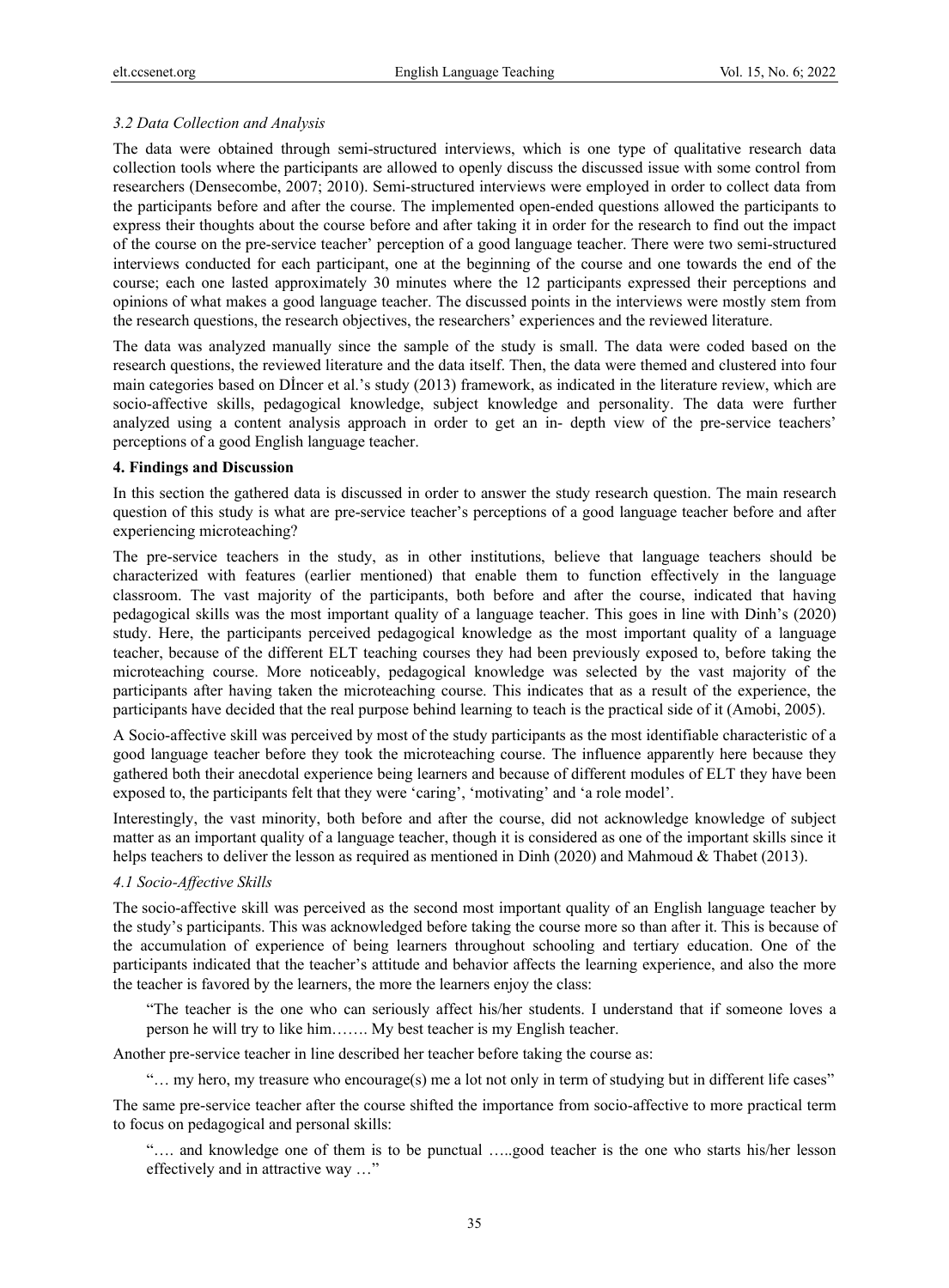One of the participants interestingly, indicated socio-affective skills as the only and most important qualities of English teacher. She described her teacher as ever the best:

"My teacher is the best teacher because he gave us all of what we want to understand and like his subject. Being a best teacher mean that teacher can both make students like the subject and at the same time also achieve the goals and the aims of the course."

The same participant interestingly, shifted the focus from the socio-affective qualities to more pedagogical qualities, and this was because her experience of learning to teach had shifted from theory into practice, as will be discussed in the coming part of discussion.

# *4.2 Pedagogical Knowledge*

The pedagogical knowledge means understanding the methods and techniques of teaching the English language in this context. Implementation of revised teaching methods according to the learners' needs is key to knowing how to teach. In this study, it is not surprising to see most of the participants leaning towards teaching pedagogy as the most favorable quality of an English teacher after having studied the course. The participants throughout this course (as discussed earlier) had noticed the importance of putting theories into action. The shift in acknowledging this type of quality as the most important can be observed strongly in the following quotes:

"…. that a teacher should use an effective warm up to take students' attention to class…"

"…. a teacher should make sure that students know how to answer every activity by asking them some questions to check understand'.

"…. good teacher is the one who starts his/her lesson effectively and in attractive way so that students can be activated from the beginning".

It was very interesting to note that more than half of the participants mentioned different qualities of a good teacher before taking the course but perceived pedagogical knowledge as the only important feature of a good language teacher afterwards. This indicates the strong influence of the course on the pre-service teachers and how they saw the power of theories in action. An example of these participants is as follows:

"… involving all the class in the activities', "giving clear instructions for the task and illustrate the first example for the students'

This participant before the course perceived the personal qualities such as motivator and carer as the most important features of English language teacher.

#### *4.3 Personal Qualities*

The personal qualities were perceived by most of the participants to be the second most important characteristic of a good English teacher after pedagogical knowledge. The accumulation of experience as students and also pre-service teachers, as mentioned earlier, enabled this quality to grow systematically where the pre-service teachers perceived it as important quality of English language teacher. This was noticed in the analysis stage as most of the participants indicated this feature was equally important, before and after having taken the course. This influence (the accumulative experience of being a student and pre-service teacher) is still good as it is acknowledged by most of the studies mentioned earlier in the literature review such as Mahmoud & Thabet (2013), and Dinh (2020).

One of the participants in the study believed that the best quality of a good English teacher is the personality, both before and after the course. She considered a good relationship between the teacher and the learners to be the most and only important quality before studying the course:

"She is also the best teacher because she was dealing with her students as her friends like smiling and chatting with us…"

The same participant gave more emphasis on personal quality of good language teacher and integrated it with the pedagogical aspect because of the influence of the course:

"I think a good language teacher is the teacher who put himself/herself in the shoe of the students. For example, by considering students' levels, needs and interests while preparing for the lesson and while teaching in the classroom".

It is observable from the content analysis of both the course outline of college-based practicum and the research data, that the pre-service teachers' perceptions of being good English language teachers, generally started to change from being theoretical to more practical in nature. Here, most of the participants believed that personal qualities of a good English language teacher before taking the course and indirectly were able to reserve the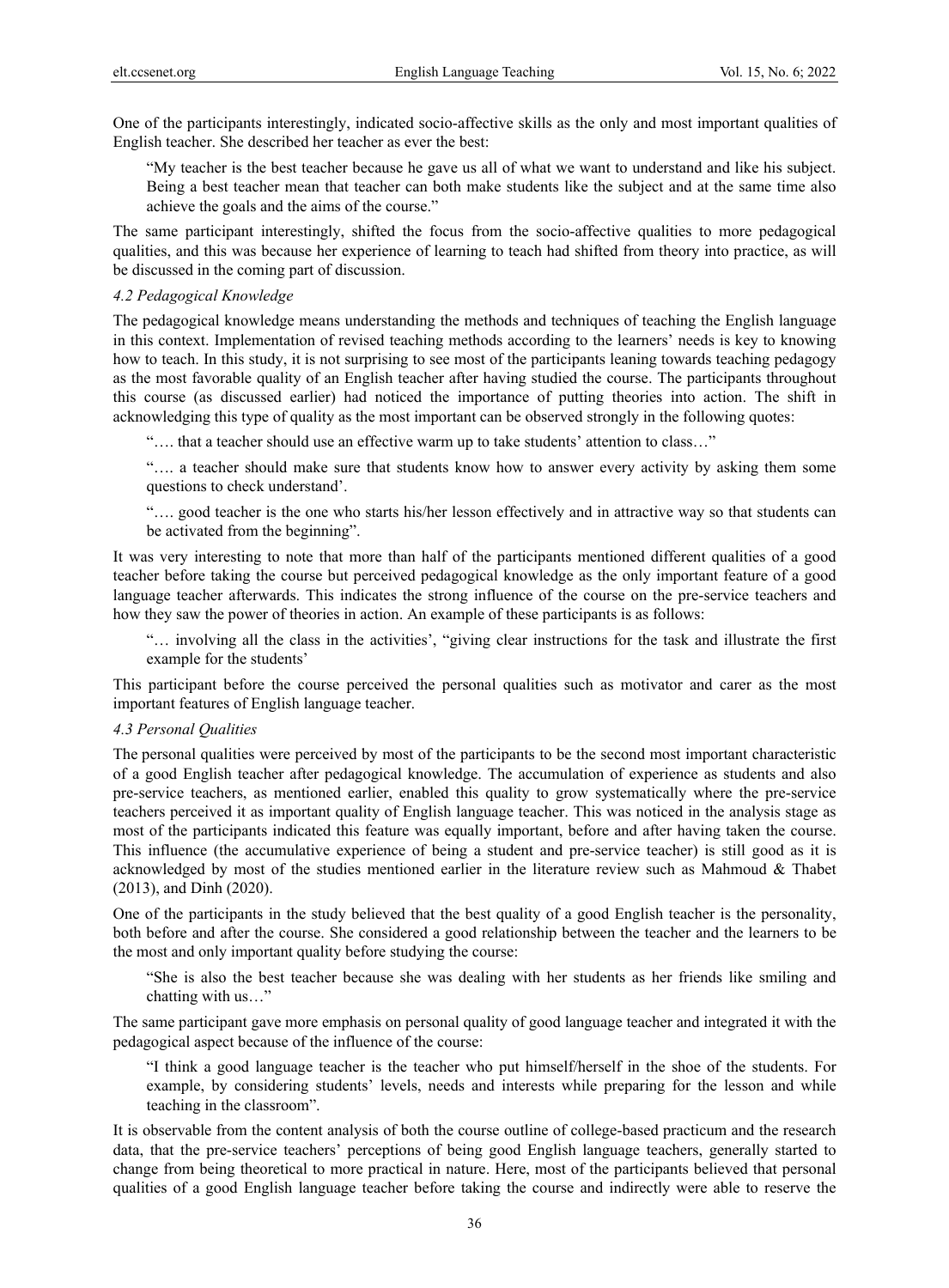same qualities but with pedagogical knowledge incorporation as discussed earlier. The course thus successfully enabled the participants to apply the previously studied 'methods of teaching' in practice.

## **5. Conclusion and Recommendations**

The study examined the perceptions of the characteristics of good language English teachers before and after experiencing microteaching at one of the practical courses at the UTAS-AL-rustaq. The gathered data revealed that pedagogical knowledge is perceived as the most important quality that pre-service English language teachers should have. Personal qualities such as being a motivator, being kind, having a sense of humor and being enthusiastic were also perceived as important features of a good teacher from the participants' point of views. The powerful influence of the course enabled the participants to incorporate their background knowledge (the studied theories) into practice. This was clear from the shift in their interpretations of the concept of a good English language teacher, from only personal qualities to more into teaching with good personal qualities. This therefore, emphasizes the importance of this practical course in shaping the participants' teaching identities from more theoretical to more practical. It is hence recommended to increase the practical courses and allocate them towards the end of the pre-service programme. It is also recommended for the course teachers to focus equally on all characteristics of a good language teacher in order for the pre-service teachers to see the importance of all qualities in the language classroom.

It is worth mentioning that the pre-service teachers' beliefs of a good language teacher are shaping their current and future practice which may influence the quality of teaching either positively and/or negatively. The study has contributed to the field of teacher education both in Oman and internationally in relation to the importance of the practical courses in determining and altering the pre-service teachers' beliefs of the good practice of teaching and carefully designs the content of the courses and the way the verbal feedback after each micro-teaching should target such beliefs. The study has also contributed to the literature by adding the Omani context pre-service teachers' perceptions of a good language teacher if compared by other context internationally.

## **6. Limitation**

Every study has a limitation. This study's limitations are described in the following discussion. The sample of the study is limited to twelve participants but not all of the students at the UTAS, AL-rustaq. Because of the limited numbers, a qualitative approach was employed to investigate the issue in depth (Bryman, 2012; Cresswell, 2016). The main findings of the study are not generalized to the wider context, though the research design is described in detail in order for the research to be transferred to another context. There was a need for follow up data about because of the time constraints, this will be followed up by another forthcoming research paper. Finally, the participants were selected from one section, it would have been preferable if more sections were involved to gain more insight.

# **Statement and Declaration**

The authors have no financial or proprietary interests in any material discussed in this article.

#### **References**

- Al-Humaidi, S. H., & Abu-Rahmah, M. I. (2015). Enhancing Microteaching at Sultan Qaboos University. *Studies in English Language Teaching, 3*(1), 28. https://doi.org/10.22158/selt.v3n1p28
- Amobi, F. A. (2005). Preservice Teachers' Reflectivity on the Sequence and Consequences of Teaching Actions in a Microteaching Experience. *Teacher Education Quarterly, 32*(1), 115-130. Retrieved from https://www.jstor.org/stable/23478692
- Berg, B. L. (2009). *Qualitative Research Methods for the Social Sciences* (7th ed.). London. Pearson International Edition.
- Bryman, A. (2008). *Social research methods*. Oxford: Oxford University Press.
- Bryman, A. (2012). *Social Research Methods* (4th ed.). Oxford: Oxford University Press.
- Coşkun, A. (2016). Exploring the Microteaching component of an EFL teacher education program. *Abantİzzet Baysal Üniversitesi Eğitim Fakültesi Dergisi, 16*(3), 810-829.
- Creswell, J. W. (2016). Reflections on the MMIRA the future of mixed methods task force report. *Journal of Mixed Methods Research, 10*(3), 215-219. https://doi.org/10.1177/1558689816650298
- Denscombe, M. (2007). *The Good Research Guide for small-scales social research projects*. Oxford: Oxford University Press.